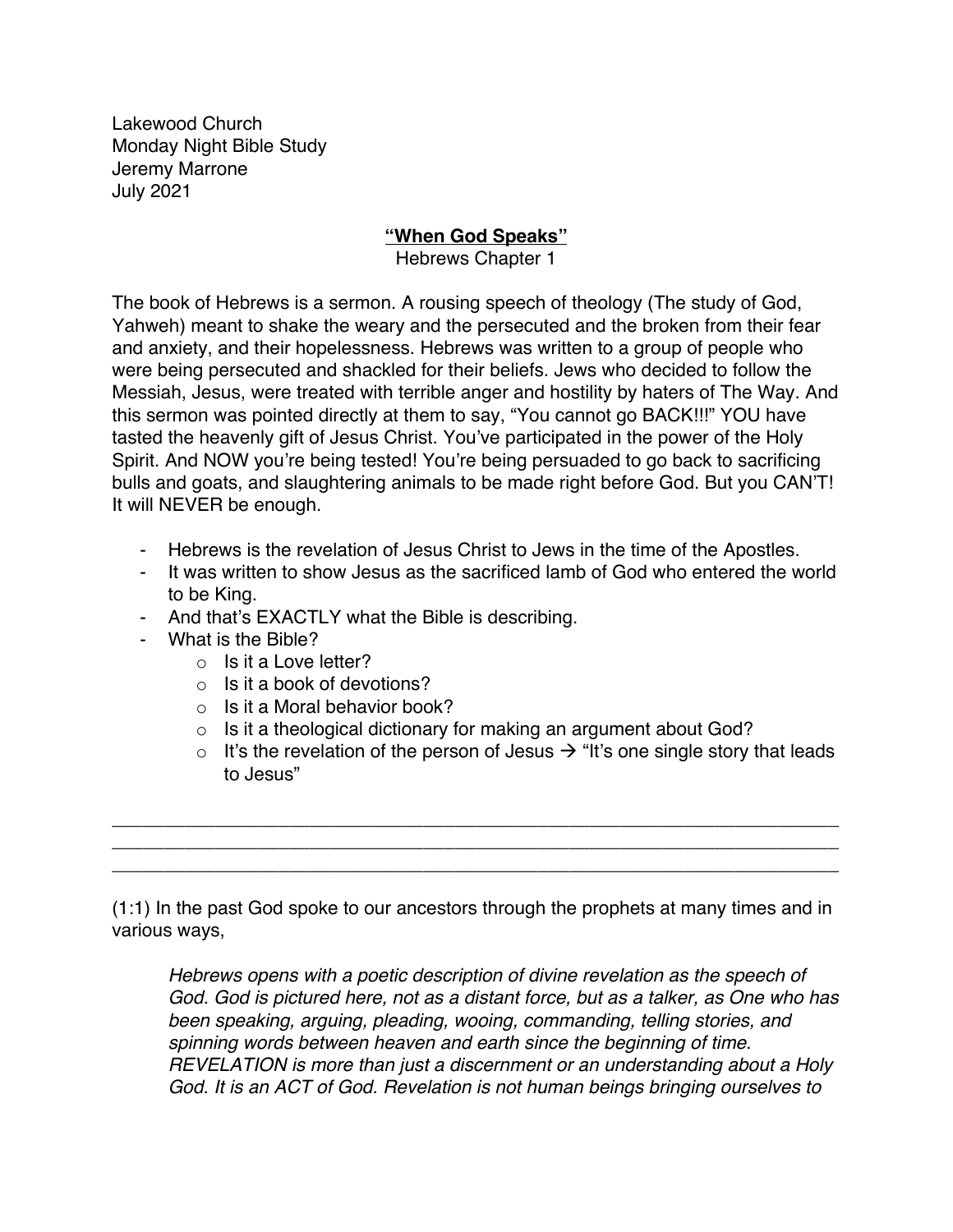*the place where we can see God hidden in every flower, star, and cloud, but God bringing us to the awareness that the heavens are preaching a word we would never be able to know on our own. It's the revelation of Himself to us. Every talker needs a partner… and God's audience has been "our ancestors."* 

**<sup>2</sup>** but in these *last days* [every day since Christ rose from the dead] he has spoken to us by his Son, whom he appointed heir of all things, and through whom also he made the universe.

*Matthew 17:1-5 - After six days Jesus took with him Peter, James and John the brother of James, and led them up a high mountain by themselves. <sup>2</sup> There he was transfigured before them. His face shone like the sun, and his clothes became as white as the light. <sup>3</sup> Just then there appeared before them Moses and Elijah, talking with Jesus. <sup>4</sup> Peter said to Jesus, "Lord, it is good for us to be here. If you wish, I will put up three temples—one for you, one for Moses and one for Elijah." <sup>5</sup> While he was still speaking, a bright cloud covered them, and a voice from the cloud said, "This is my Son, whom I love; with him I am well pleased. Listen to him!"*

Jesus is the "Logos"  $\rightarrow$  The logic of the universe

*John 1:1-4 - In the beginning was the Word, and the Word was with God, and the Word was God. <sup>2</sup> He was with God in the beginning. <sup>3</sup> Through him all things were made; without him nothing was made that has been made. <sup>4</sup> In him was life, and that life was the light of all mankind. <sup>5</sup> The light shines in the darkness, and the darkness has not overcome it.*

Jesus is the "Truth"  $\rightarrow$  The Reality of the universe *John 14:6 - Jesus answered, "I am the way and the truth (reality) and the life. No one comes to the Father except through me."*

*Colossians 1:15-17 - The Son is the image of the invisible God, the firstborn over all creation. <sup>16</sup> For in him all things were created: things in heaven and on earth, visible and invisible, whether thrones or powers or rulers or authorities; all things have been created through him and for him. <sup>17</sup> He is before all things, and in him all things hold together.*

*The irony is that the son, who is heir of all things, also created all things. Jesus, who is the "last word," is also the "first word." The preacher of Hebrews connects Jesus to the figure of Wisdom, who was understood to be the hand of God in fashioning the creation. (Proverbs 8:22-31)*à *When God created the world, what did he do? [write it in the chat!]* 

*When God wanted to create the world, what did He do?*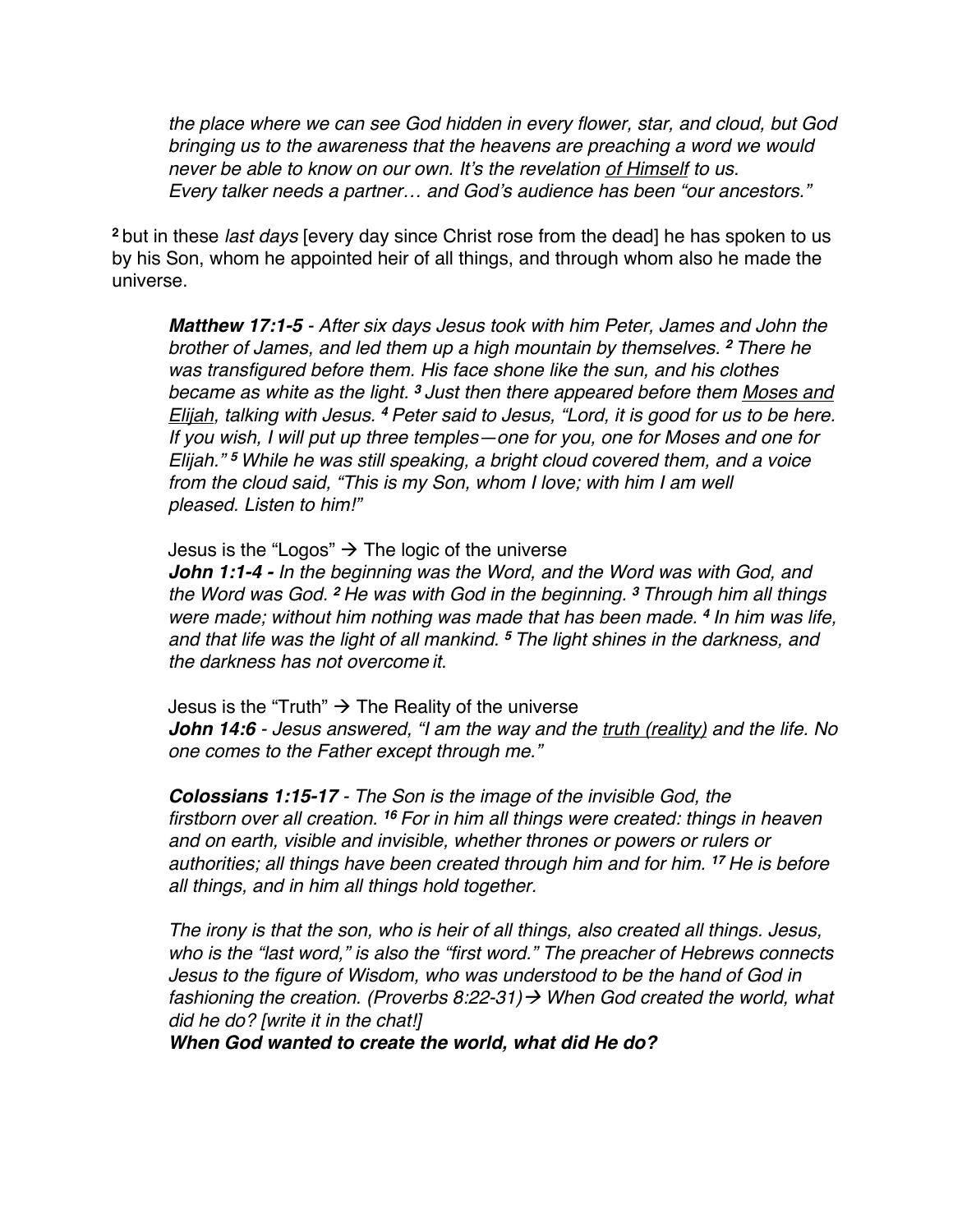**<sup>3</sup>** The Son is the radiance (reflection) of God's glory and the exact representation of his being, sustaining all things by his powerful word. After he had provided purification for sins, he sat down at the right hand of the Majesty in heaven.

\_\_\_\_\_\_\_\_\_\_\_\_\_\_\_\_\_\_\_\_\_\_\_\_\_\_\_\_\_\_\_\_\_\_\_\_\_\_\_\_\_\_\_\_\_\_\_\_\_\_\_\_\_\_\_\_\_\_\_\_\_\_\_\_\_\_\_\_\_\_ \_\_\_\_\_\_\_\_\_\_\_\_\_\_\_\_\_\_\_\_\_\_\_\_\_\_\_\_\_\_\_\_\_\_\_\_\_\_\_\_\_\_\_\_\_\_\_\_\_\_\_\_\_\_\_\_\_\_\_\_\_\_\_\_\_\_\_\_\_\_ \_\_\_\_\_\_\_\_\_\_\_\_\_\_\_\_\_\_\_\_\_\_\_\_\_\_\_\_\_\_\_\_\_\_\_\_\_\_\_\_\_\_\_\_\_\_\_\_\_\_\_\_\_\_\_\_\_\_\_\_\_\_\_\_\_\_\_\_\_\_

*Where have we seen THIS before? (1) Joseph and the Pit. (2) Daniel and the Lions.* 

**<sup>4</sup>** So he became as much superior to the angels as the name he has inherited is superior to theirs.

**<sup>5</sup>** For to which of the angels did God ever say,

"You are my Son; today I have become your Father"? (Psalm 2:7) Or again, "I will be his Father, and he will be my Son"? (2 Samuel 7:14)

**<sup>6</sup>** And again, when God brings his firstborn into the world, he says, "Let all God's angels worship him." (Deuteronomy 32:43)

**<sup>7</sup>** In speaking of the angels he says, "He makes his angels spirits, and his servants flames of fire." (Psalm 104:4)

**<sup>8</sup>** But about the Son he says, "Your throne, O God, will last for ever and ever; a scepter of justice will be the scepter of your kingdom. **<sup>9</sup>** You have loved righteousness and hated wickedness; therefore God, your God, has set you above your companions by anointing you with the oil of joy." (Psalm 45:6,7)

**Daniel 7:9-14** - **<sup>9</sup>** "As I looked, "thrones were set in place, and the Ancient of Days took his seat. His clothing was as white as snow; the hair of his head was white like wool. His throne was flaming with fire, and its wheels were all ablaze. **<sup>10</sup>** A river of fire was flowing, coming out from before him. Thousands upon thousands attended him; ten thousand times ten thousand stood before him. The court was seated, and the books were opened. **<sup>11</sup>** "Then I continued to watch because of the boastful words the horn was speaking. I kept looking until the beast was slain, and its body destroyed and thrown into the blazing fire. **<sup>12</sup>** (The other beasts had been stripped of their authority but were allowed to live for a period of time.) **<sup>13</sup>** "In my vision at night I looked, and there before me was one like a son of man, coming with the clouds of heaven. He approached the Ancient of Days and was led into his presence. **<sup>14</sup>** He was given authority, glory and sovereign power; all nations and peoples of every language worshiped him. His dominion is an everlasting dominion that will not pass away, and his kingdom is one that will never be destroyed."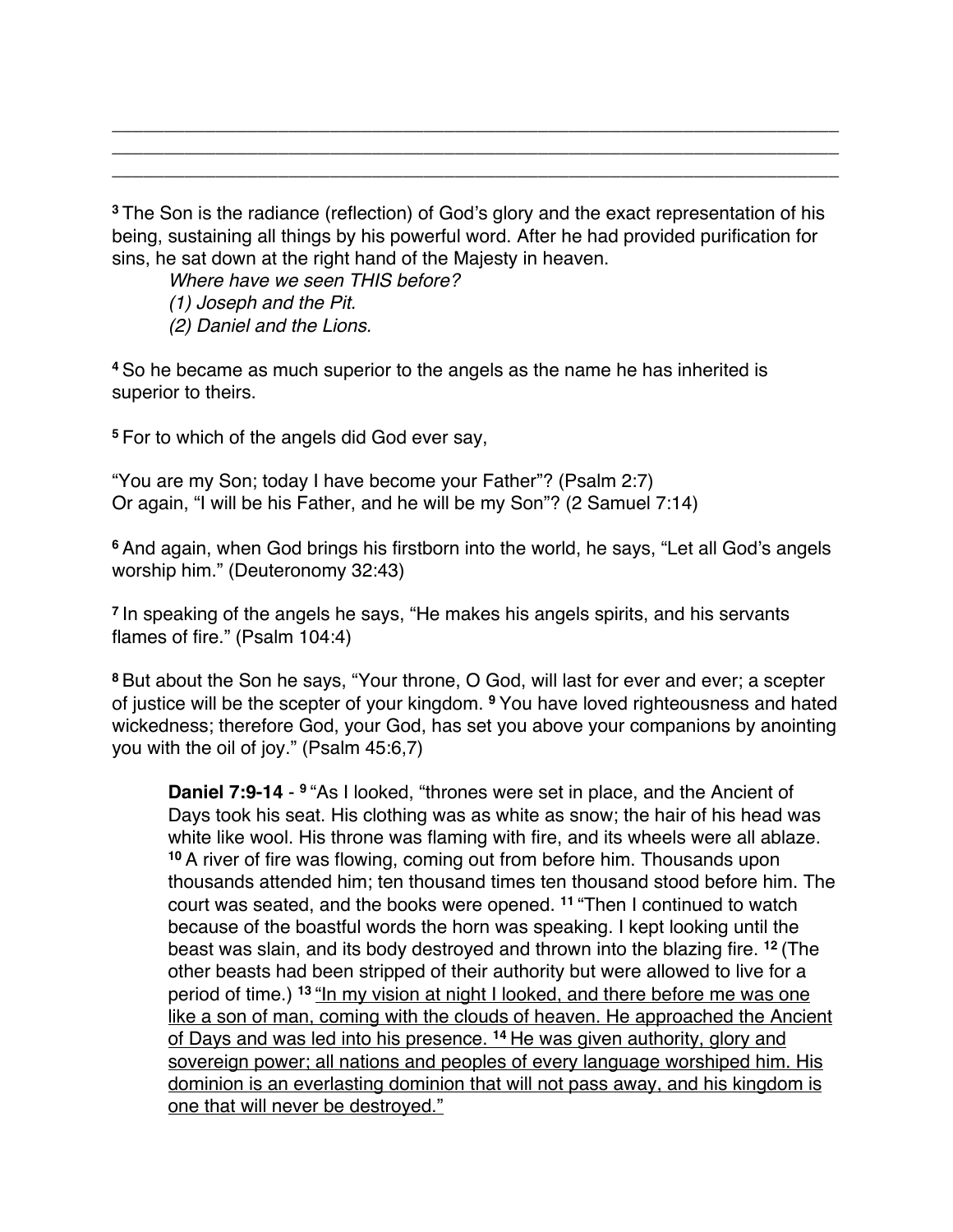**Matthew 26:64** - Then the high priest stood up and said to Jesus, "Are you not going to answer? What is this testimony that these men are bringing against you?" But Jesus remained silent. The high priest said to him, "I charge you under oath by the living God: Tell us if you are the Messiah, the Son of God." "You have said so," Jesus replied. "But I say to all of you: From now on you will see the Son of Man sitting at the right hand of the Mighty One and coming on the clouds of heaven." Then the high priest tore his clothes and said, "He has spoken blasphemy! Why do we need any more witnesses? Look, now you have heard the blasphemy.

\_\_\_\_\_\_\_\_\_\_\_\_\_\_\_\_\_\_\_\_\_\_\_\_\_\_\_\_\_\_\_\_\_\_\_\_\_\_\_\_\_\_\_\_\_\_\_\_\_\_\_\_\_\_\_\_\_\_\_\_\_\_\_\_\_\_\_\_\_\_ \_\_\_\_\_\_\_\_\_\_\_\_\_\_\_\_\_\_\_\_\_\_\_\_\_\_\_\_\_\_\_\_\_\_\_\_\_\_\_\_\_\_\_\_\_\_\_\_\_\_\_\_\_\_\_\_\_\_\_\_\_\_\_\_\_\_\_\_\_\_ \_\_\_\_\_\_\_\_\_\_\_\_\_\_\_\_\_\_\_\_\_\_\_\_\_\_\_\_\_\_\_\_\_\_\_\_\_\_\_\_\_\_\_\_\_\_\_\_\_\_\_\_\_\_\_\_\_\_\_\_\_\_\_\_\_\_\_\_\_\_

**<sup>10</sup>** He also says, "In the beginning, Lord, you laid the foundations of the earth, and the heavens are the work of your hands.

**<sup>11</sup>** They will perish, but you remain; they will all wear out like a garment. **<sup>12</sup>** You will roll them up like a robe; like a garment they will be changed. But you remain the same, and your years will never end." (Psalm 102:25-27)

**<sup>13</sup>** To which of the angels did God ever say, "Sit at my right hand until I make your enemies a footstool for your feet"?

**<sup>14</sup>** Are not all angels ministering spirits sent to serve those who will inherit salvation? (Psalm 110:1)

Why does the preacher of Hebrews spend SO MUCH TIME talking about angels? Does the preacher's audience have a mistaken view of angels? Do they have a view that's too HIGH? Are they worshipping angels? What's the problem with their view of angels?

\_\_\_\_\_\_\_\_\_\_\_\_\_\_\_\_\_\_\_\_\_\_\_\_\_\_\_\_\_\_\_\_\_\_\_\_\_\_\_\_\_\_\_\_\_\_\_\_\_\_\_\_\_\_\_\_\_\_\_\_\_\_\_\_\_\_\_\_\_\_ \_\_\_\_\_\_\_\_\_\_\_\_\_\_\_\_\_\_\_\_\_\_\_\_\_\_\_\_\_\_\_\_\_\_\_\_\_\_\_\_\_\_\_\_\_\_\_\_\_\_\_\_\_\_\_\_\_\_\_\_\_\_\_\_\_\_\_\_\_\_ \_\_\_\_\_\_\_\_\_\_\_\_\_\_\_\_\_\_\_\_\_\_\_\_\_\_\_\_\_\_\_\_\_\_\_\_\_\_\_\_\_\_\_\_\_\_\_\_\_\_\_\_\_\_\_\_\_\_\_\_\_\_\_\_\_\_\_\_\_\_

I don't think their view of angels was too high. I think their view of Jesus was TOO LOW.

We need to be reminded tonight… Jesus is King. Jesus is Lord. Jesus is Healer. Jesus is Savior.